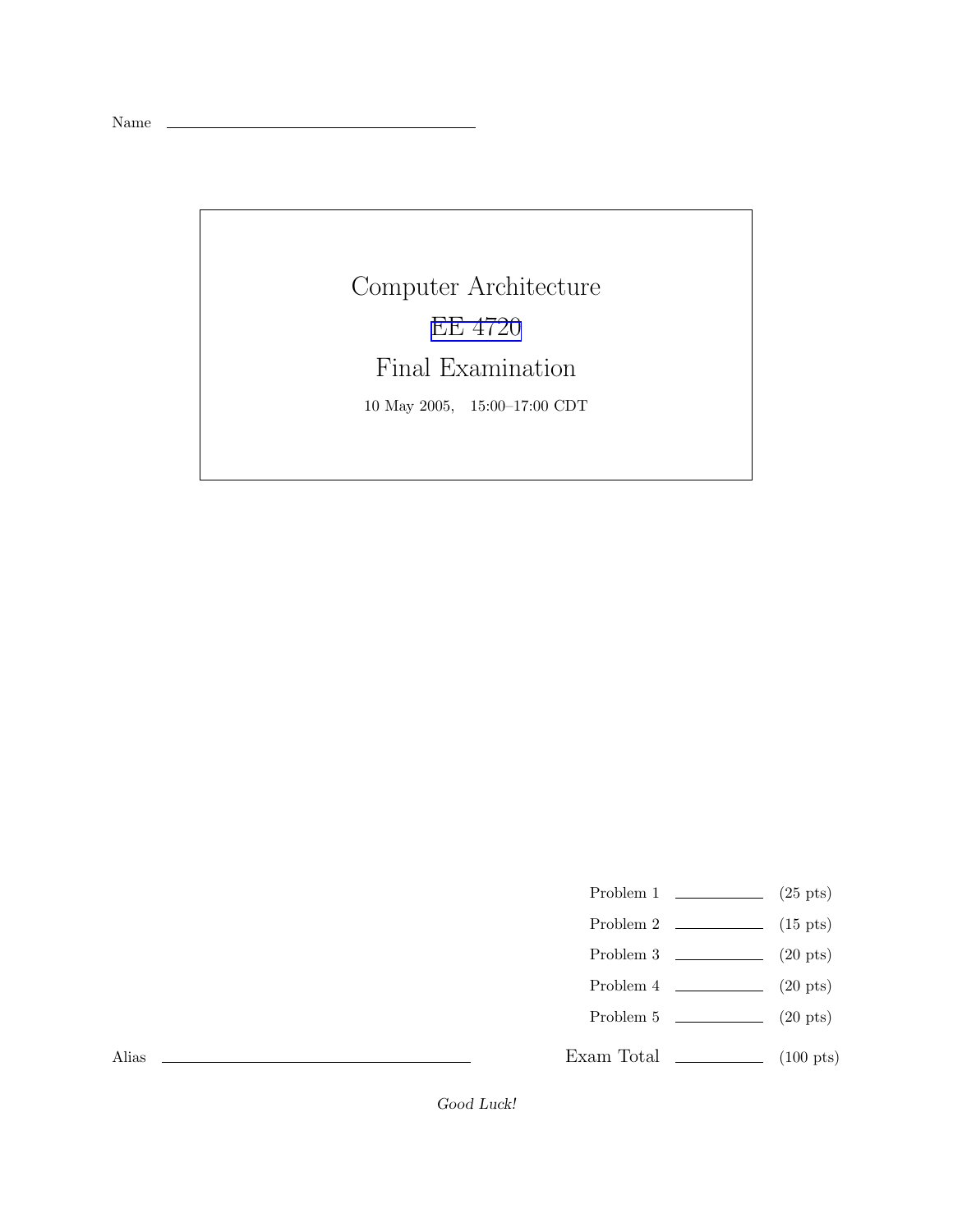Problem 1: (25 pts) The madd.s fd, fr, fs, ft instruction writes floating-point register fd with  $(\mathbf{fr} \times \mathbf{fs}) + \mathbf{ft}$ . The fr field is in bits 25:21, the other fields are in their usual places. The instruction is used in the code below:

```
# With ordinary instructions:
mul.s f1, f2, f3
add.s f1, f1, f4
# With a madd.s instruction:
madd.s f1, f2, f3, f4
```
(a) Add datapath connections (including any connections to the register file) to the implementation on the next page (also shown below) to implement the madd.s instruction. The code below should execute as shown (pay attention to f4).

madd.s f1, f2, f3, f4 IF ID M1 M2 M3 M4 M5 M6 A1 A2 A3 A4 WF lwc1 f4, 0(r2) IF ID EX ME WF add.s f5, f6, f7 IF ID A1 A2 A3 A4 WF

- Use the existing multiplier and adder.
- It should still be possible to execute ordinary floating point multiply and add instructions.

(b) Modify the logic so that xw, we, and fd work correctly for the madd.s instruction (and continue to work correctly for existing instructions).

(c) Without a madd.s instruction there is no possible structural hazard on WF in the implementation below for multiply because multiply is the longest latency instruction implemented. With madd.s that's no longer true, add control logic to detect this new structural hazard and generate the Stall ID signal.

SOLVE PROBLEM ON THE NEXT PAGE.



SOLVE PROBLEM ON THE NEXT PAGE.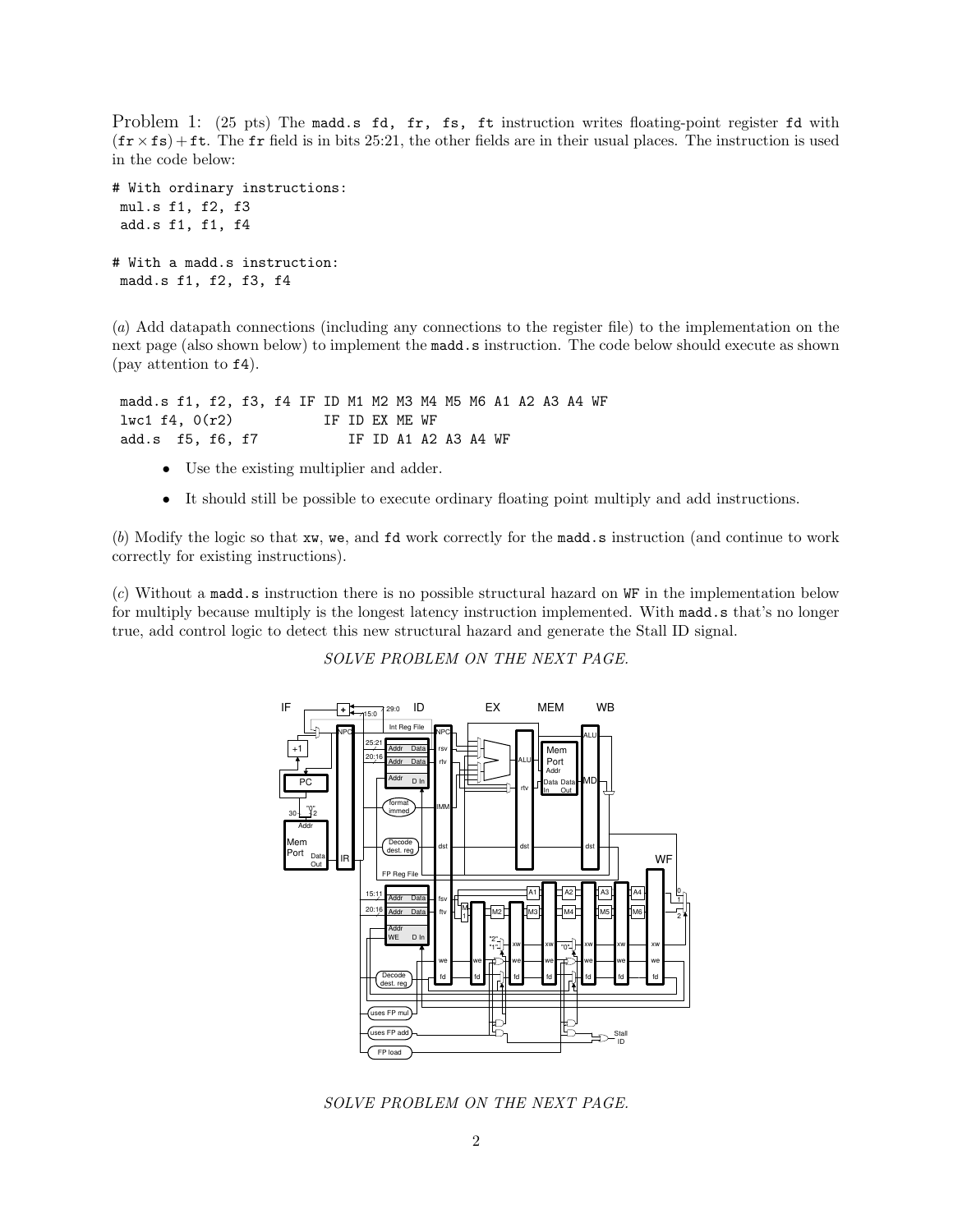Problem 1, continued:

Datapath for madd.s, don't break add.s or mul.s.

Code on previous page must run as shown.

Modify xw, we, and fd for madd.s, don't break other instructions.

Detect and handle new structural hazard when mul.s in ID.

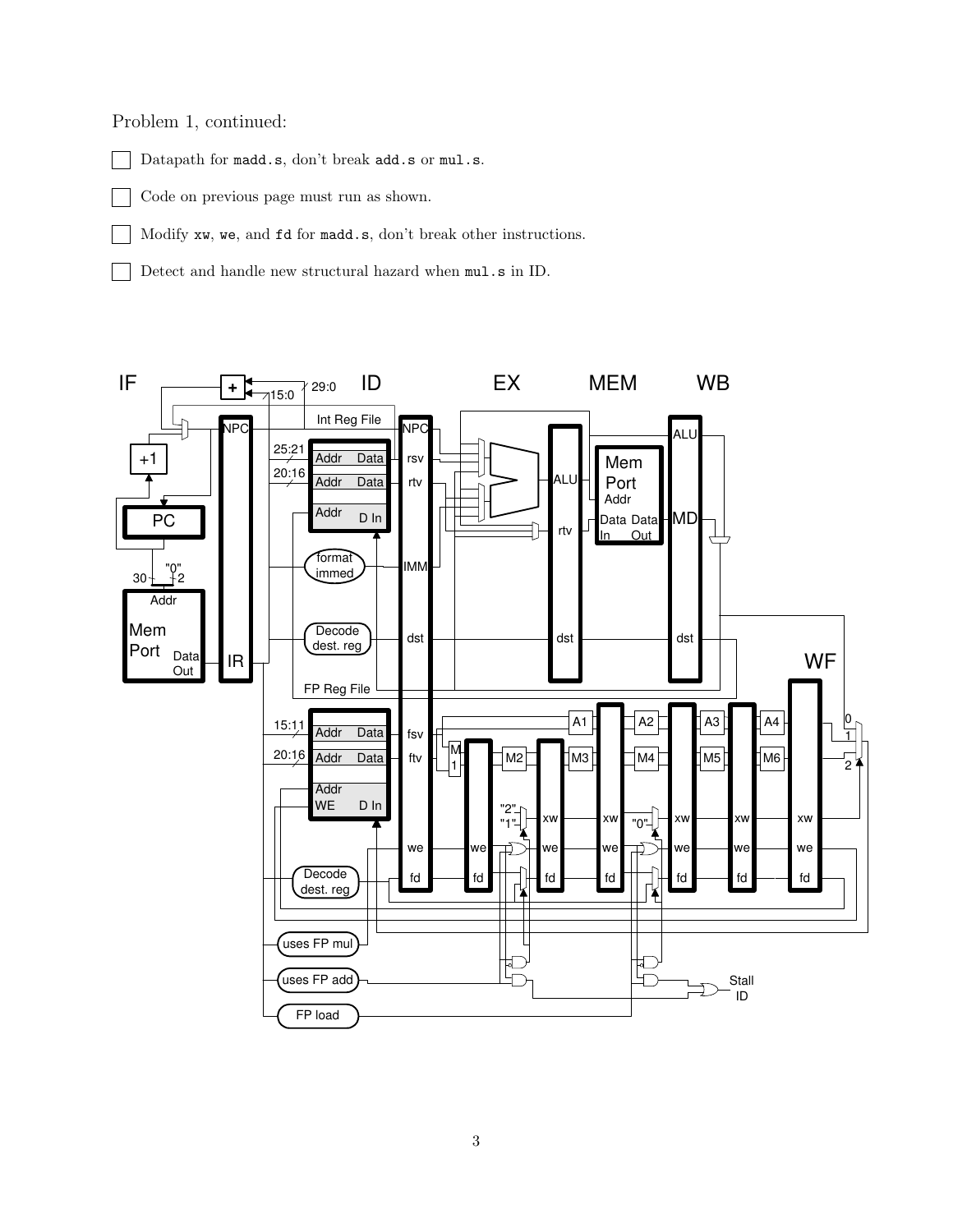Problem 2: (15 pts) The execution of a MIPS program on a dynamically scheduled system using method 3 appears below. Complete the ID Register Map, Commit Register Map, and Physical Register File tables for registers f2 and f4.

• The initial value of  $f2$  is 2.0, the mul writes 2.1, ldc1 writes 2.2, and sub.d writes 2.3. The initial value of f4 is 4.0, the add writes 4.1. Make up physical register numbers as needed.

Show where registers are removed from and placed back in the free list.

Show initial values.

As always, show table contents.

| # Cycle           | 0  | $\mathbf{1}$ | 2 3 4 5 6 7 8     |    |    |    |    |       |    | 9            | 10 | 11 | 12           | -13 | - 14 |
|-------------------|----|--------------|-------------------|----|----|----|----|-------|----|--------------|----|----|--------------|-----|------|
| mul.d f2, f4, f6  | IF | ID           | <b>Q</b>          | RR | M1 | M2 | МЗ | M4    | WF | $\mathbf{C}$ |    |    |              |     |      |
| add.d f4, f2, f10 |    | IF           | ID                | Q  |    |    |    | RR    | A1 | A2           | АЗ | WF | $\mathbf{C}$ |     |      |
| 1dc1 f2,0(r1)     |    |              | ΙF                | ID | O  | EA | ME | WF    |    |              |    |    |              |     |      |
| sub.d f2, f2, f8  |    |              |                   | IF | ID | Q  |    | RR A1 | A2 | АЗ           | WF |    |              |     |      |
| # Cycle           | 0  |              | 1 2 3 4 5 6 7 8 9 |    |    |    |    |       |    |              | 10 | 11 | 12           | 13  | - 14 |
| ID Register Map   |    |              |                   |    |    |    |    |       |    |              |    |    |              |     |      |

| # Cycle             |  |  |  |  |  | 0 1 2 3 4 5 6 7 8 9 10 11 12 13 14 |  |  |
|---------------------|--|--|--|--|--|------------------------------------|--|--|
| Commit Register Map |  |  |  |  |  |                                    |  |  |

# Cycle 0 1 2 3 4 5 6 7 8 9 10 11 12 13 14 Physical Register File

# Cycle 0 1 2 3 4 5 6 7 8 9 10 11 12 13 14 HARDWARE SHOWN ON NEXT PAGE.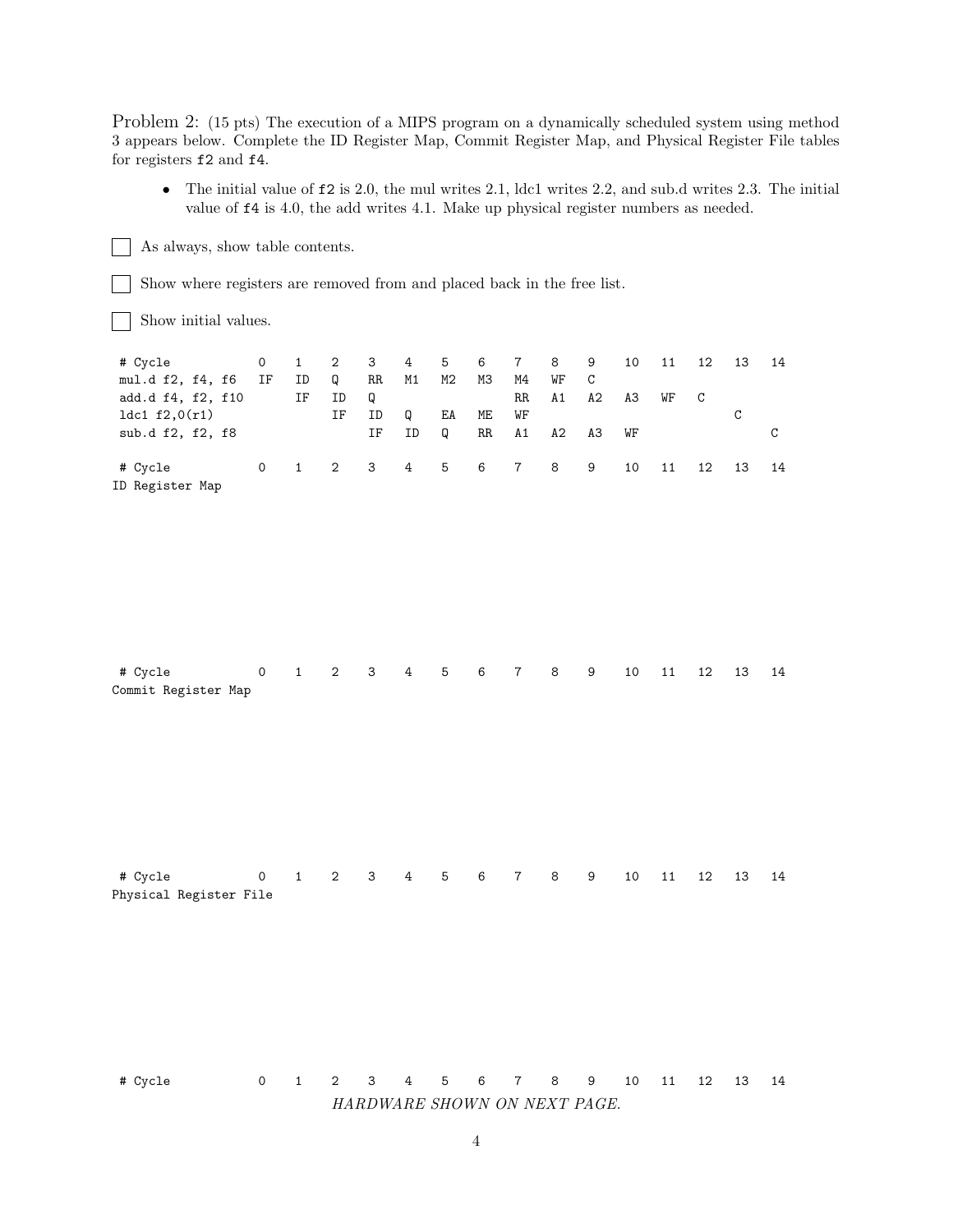Problem 2, continued: Dynamically scheduled processor shown for reference.

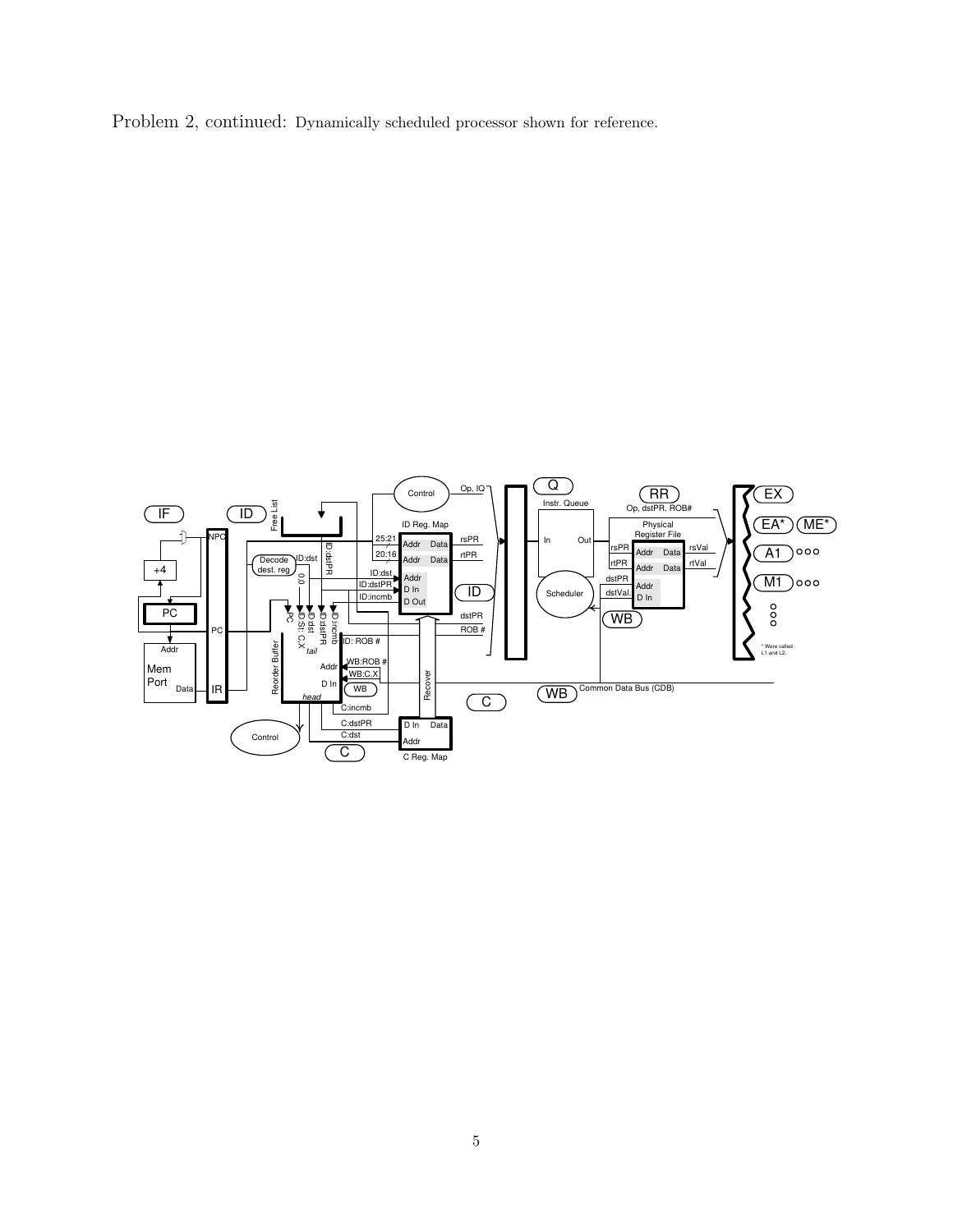Problem 3: (20 pts) The code below runs on three systems, one using a bimodal predictor (B) with a 2 <sup>10</sup>-entry BHT, a local predictor (L) with a 2 <sup>10</sup>-entry BHT and a 16-bit local history, and a global predictor (G) with a 16-bit GHR. The outcomes of B2 are shown, pay attention to where B1's outcomes would be located.

```
LOOP:
SHORT:
# B1 Iterates 10 times
B1: bne r3,r4 SHORT
addi r4, r4,1
...
B2: beq r1, r2 SKIP N N T N T N N T N T ...
...
SKIP:
j LOOP
nop
```
(a) Find the prediction accuracy of each predictor on each branch. Briefly explain.

Accuracy predicting B1 on B:

Accuracy predicting B1 on L:

Accuracy predicting B1 on G:

Accuracy predicting B2 on B:

Accuracy predicting B2 on L:

Accuracy predicting B2 on G:

(b) Determine the number of table entries used by branch B2 on each predictor:

Entries for B2 on B:

Entries for B2 on L:

Entries for B2 on G:

(c) Suppose the history sizes were reduced.

What is the smallest local history size for which the accuracy on B2 will be unchanged (from the previous answer) when using the local predictor. Briefly explain.

What is the smallest global history size for which the accuracy on B2 will be unchanged when using the global predictor. Briefly explain.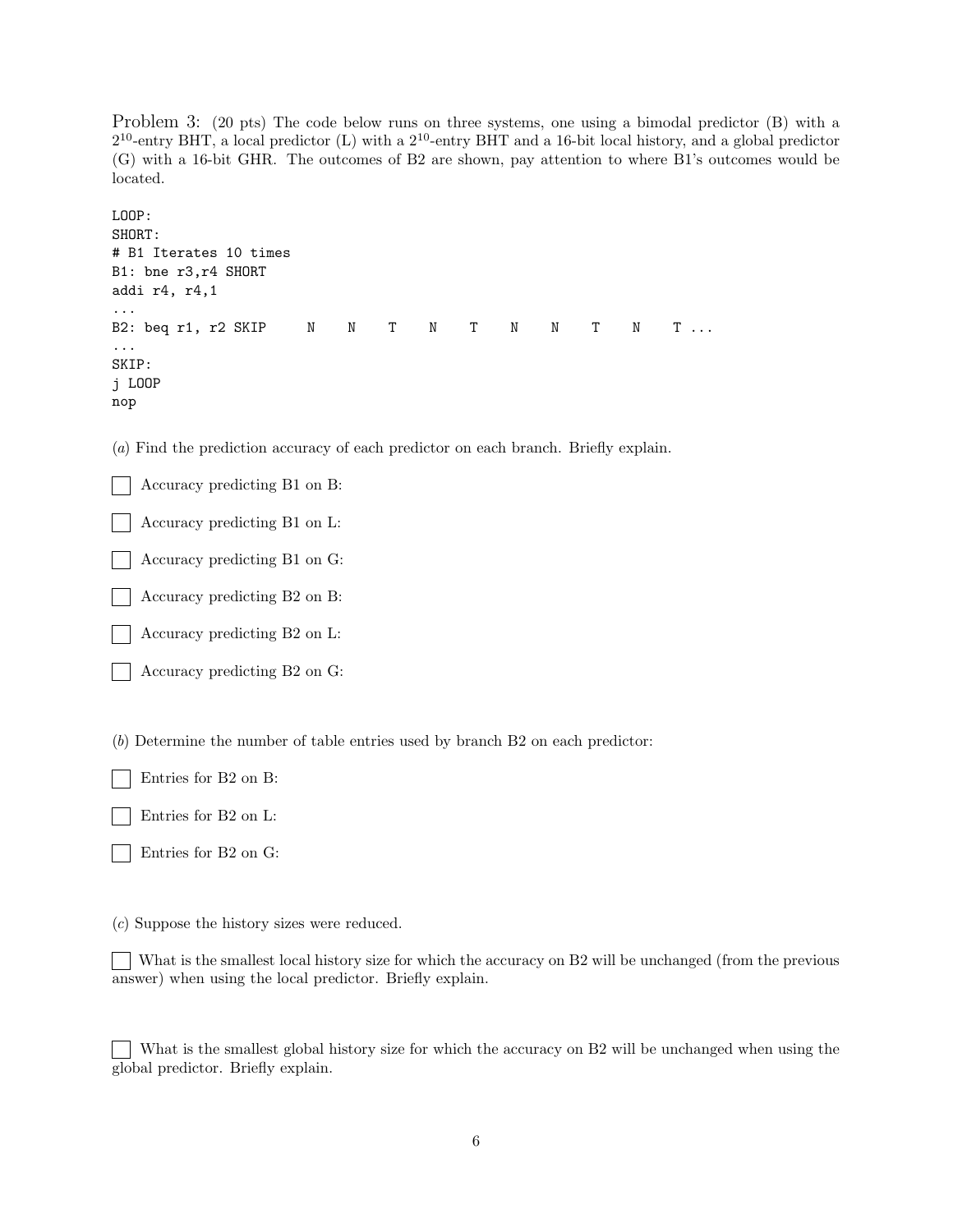Problem 4: The diagram below is for a 256-kiB ( $2^{18}$  byte) 4-way set-associative cache with a line size of 16 characters on a system with 8-bit characters. (20 pts)

(a) Answer the following, formulæ are fine as long as they consist of grade-time constants.

Fill in the blanks in the diagram. Pay attention to the width of the CPU address port.



Show the address bit categorization. Label the sections appropriately. (Alignment, Index, Offset, Tag.)

| Address: |  |  |
|----------|--|--|

Memory Needed to Implement (Indicate Unit!!):

Show the bit categorization for a direct mapped cache with the same capacity and line size.  $\overline{\phantom{0}}$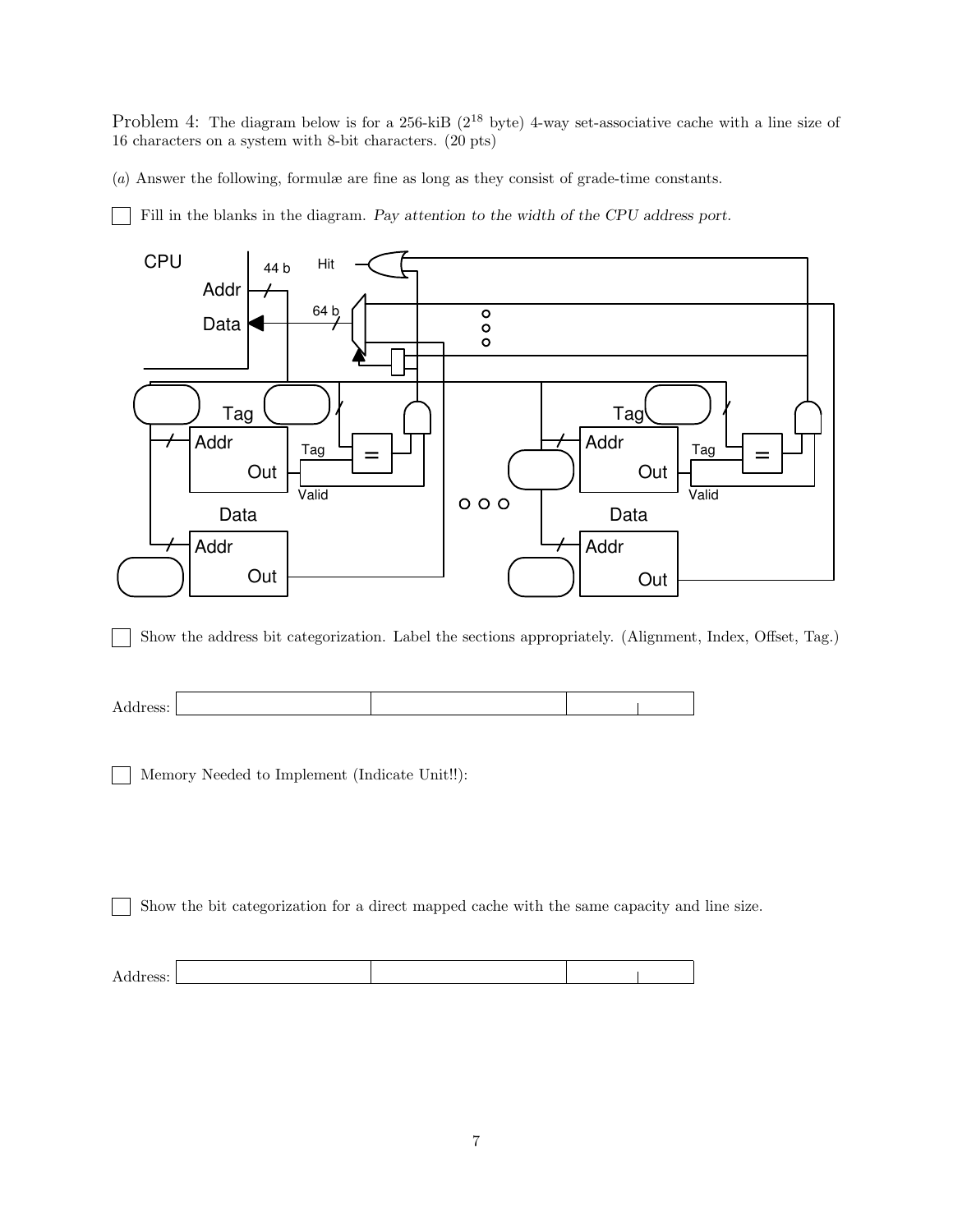## Problem 4, continued:

(b) The code below runs on the same cache as the first part of this problem. Initially the cache is empty; consider only accesses to the array.

```
What is the hit ratio?
double sum = 0.0, *a = 0x2000000; // sizeof(double) = 8 characters
int i, j, ILIMIT = 0x1000000;
for(j=0; j<2; j++)for(i=0; i<ILIMIT; i++)
    sum += a[i];
```
The code in the problems below is to be run on a cache of unknown configuration, though it will be one of the types discussed in class (direct mapped or set-associative). In all cases the cache is empty when the program starts. Routine get miss count() returns the number of cache misses at the time of the call (and does not cause any misses).

 $(c)$  Complete the code so that line size is assigned the correct line size based on the number of misses encountered and the nature of the code. Assume that all misses are due to access to a.

```
int ILIMIT = 0x10000;
char *a;
int miss_count_before = get_miss_count();
for(i=0; i<ILIMIT; i++) sum += a[i];
int miss_count_during = get_miss_count() - miss_count_before;
int line_size = // FILL IN
```
(d) Complete the code so that associativity is aptly assigned. Assume that the cache is smaller than 256 MiB  $(2^{28})$ (but the exact size is not known), that the associativity is no larger than 64, and that there is a 64-bit address space.

```
int ISHIFT = // FILL IN
int JSHIFT = // FILL IN
char *a; // Pointer to a really large array.
int miss_count_before = get_miss_count();
for(i=0; i<64; i++) sum += a[ i << ISHIFT ];
for (j= ) // FILL INsum += a[j \leq SHIFT];
int miss_count_during = get_miss_count() - miss_count_before;
int associativity = \frac{1}{2} // FILL IN
```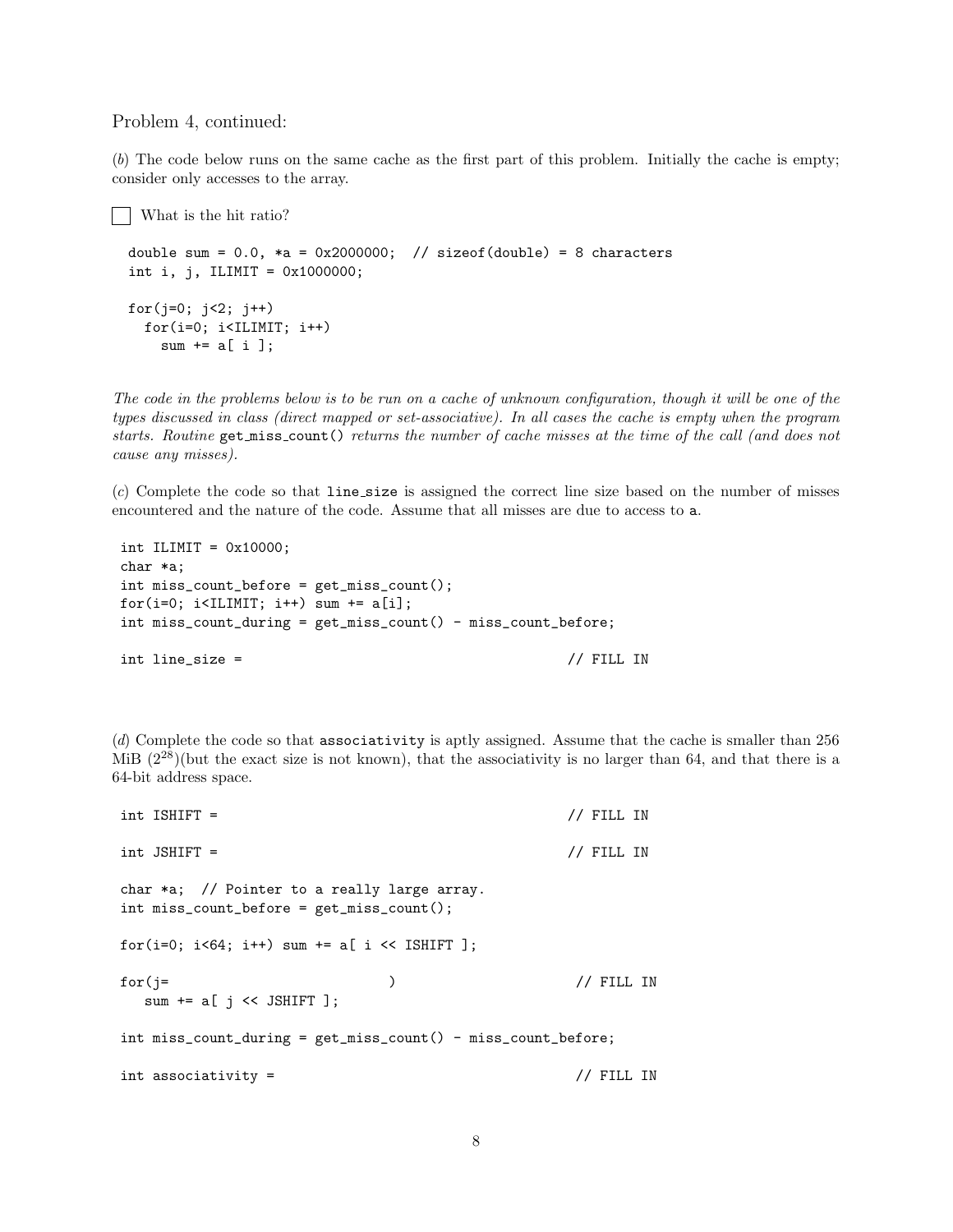Problem 5: Answer each question below.

(a) Suppose in a five-stage statically scheduled MIPS implementation (like the one in class) an instruction could raise an exception in the WB stage. Explain why that would make precise exceptions for that instruction impossible. Use a code example to explain what should happen for a precise exception and why its impossible (or very difficult) if the exception is raised in WB. (5 pts)

(b) Arrange the ISA families below in order by code (program) size, the one for which programs are smallest should be first. Starting at the second ISA in the arranged list, explain why code size is larger than the ISA above. (That is, provide three reasons why code size is larger.) (5 pts)

ISA families (in alphabetical order): CISC RISC Stack VLIW

ISA families in code size order.

Reasons for size differences.